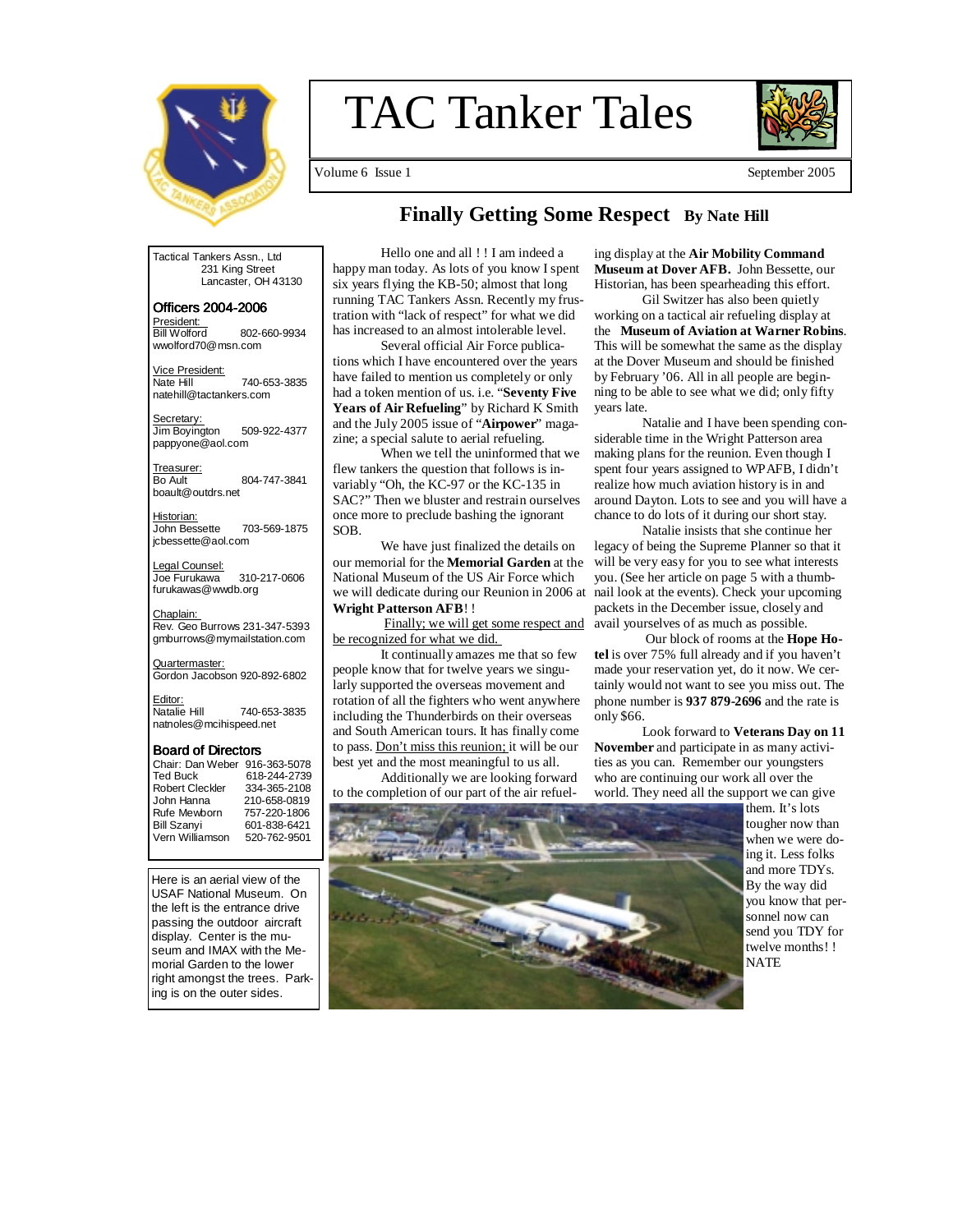#### **The President's Corner** *By Bill Wolford*

 Since returning from our wonderful reunion in Nashville, we've had a very busy summer. In June, we visited Shirley's mother and brother in Newburgh, New York and then in July, I was busy preparing for a Christian conference in St. Louis, Missouri, where I was responsible for a very large international sales area. Also, Shirley sang during the services.

 We drove out and took our thirteen year old granddaughter with us. The conference was very successful. We had roughly 2,000 people attend from at least 25 countries. On returning home we stopped at Niagara Falls which we hadn't seen in about 30 years and Ariel was seeing it for the first time. We called and spoke to Natalie and Nate as we 'sped' through Ohio in both directions.

 Our Dutch 'daughter' and her family visited us for a week in August. We had worked with her for several years in Israel until she met her Dutch husband and moved back to Holland.

 We are now preparing to celebrate our 50th Wedding anniversary on the fourth of September. While looking at photo albums this morning, Shirley and I were reminiscing and came across an old video of our KB-50s refueling F-100s and F-101s at Wake Island. Sure brought back a lot of good memories and some not so good as you may recall. Many of you will remember how small Wake Island was. I will bring the video to the reunion at Wright-Patterson next May.

 I want to encourage everyone to try to be there as we dedicate the TAC Tanker Memorial. It is a beautiful stone. Make your reservations quickly as our allocation of rooms is filling rapidly. The number is (937) 879-2696 for the Hope Hotel, 17-21 May 2006.

 We can be proud of what we have achieved with the KB-50 and this memorial will be an awesome remembrance. In the last newsletter, you saw a picture of the front of the memorial and this time you will see the back with all the squadron patches, just below. What a wonderful job the Memorial Team did in making this possible. Our hats off to them.

Until we meet again, may God bless you and keep you in the hollow of His hand. hand. Bill

**Memorial Update** *By Dan Weber, Chairman, Board of Directors*

#### Larry Morrison, our point of contact at Dodds Monuments Inc., in Xenia, Ohio, informs me that all is progressing well at this point. Our stone has arrived there in Xenia and Larry and the company have our final approval for the etching/engraving as Nate hand carried it over to Dodds business site. They have already started working.

 The director of the National Museum of the USAF at Wright-Patterson AFB, retired General Metcalf has signed off on the project. Larry has also met with the grounds people and the location has been approved and it too has been given the general's signature. Now the foundation work will begin.

 Larry is in constant touch with Ms Gail Beams, the general's administrative assistant and so Larry, in turn, keeps us informed. I am pleased that the project has moved along well, or at least as well, as can

be expected. I feel by the next newsletter, at the end of the year, we will have more good news. Dan



#### **New Life Members**

Wm. R. Brown, Bradenton FL-429 Harry D. Scott, Tallahassee FL-429 James W. Woods, Irving TX-431, 622. **Welcome New Members** 

George M Neumeier, St. Charles MO-421 Lee Wamsley, Mogadore OH-420

#### **Memorial Donations List (as of 6/2) The following members have sent in Contributions toward the Memorial.**

 **George Burall Rip Collins Bill Dickson Myron Driskell Harold Elliott Jerry Garber Francis Gawell Max Gillaspie David Gruneisen Donald Hartzell Harvey Jenkins Harvey Lee Nina McCarville Anne Mills Charles Monka Jack Nicewander James O'Dell Tony Pronier Doyle Reid Gil Switzer Dan Weber Thomas Wedel Vern Williamson** 

 **\_\_\_\_\_\_\_\_\_\_\_\_\_\_\_\_\_\_\_ (as of September 1, 2005) John Bessette Carole (Palmer) Crabb Ray Donaghue Archie Graham Greech Hamilton Charlie Harrell William Hays Irv (Roy) Marler Ed Moore Willie Perry Rick Peters Gary Pflughaupt Bob Sturdevant** 

Here is a sneak peek preview of the back of the Memorial as the design was finalized. Nate and Natalie viewed the stone in late August just before the engraving was to be done in Lebanon, Ohio. Rufe Mewborn did most of the layout for the design.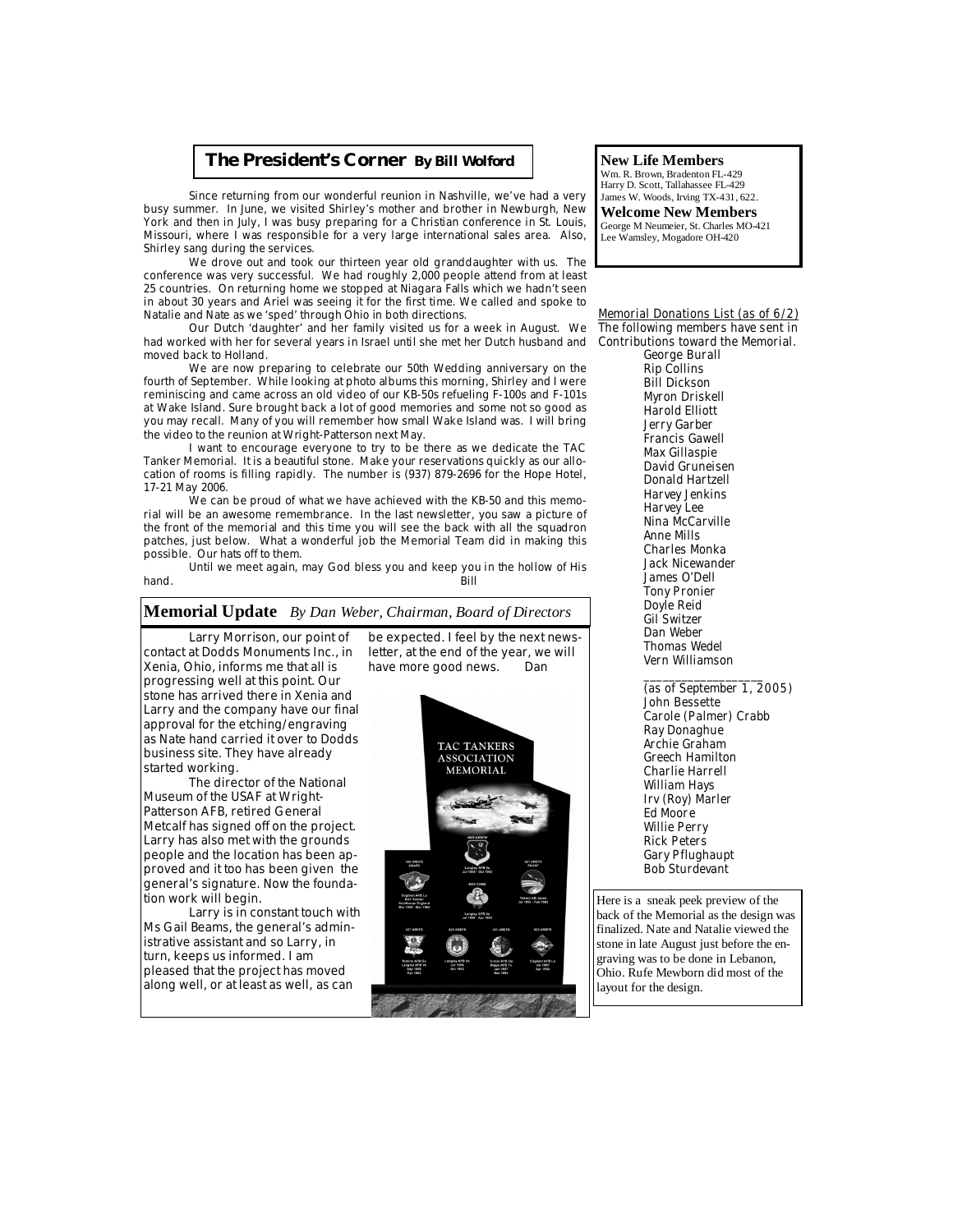#### **Letters Received From Our New Members**

William "Bill" R. Brown, Jr. of Bradenton FL (July 2005)

 What a wonderful thing, I think this is to have an organization devoted to TAC Tanker folks. As you can see I live about 50 miles south of Tampa where MacDill AFB houses one of the tools of our trade. Been meaning to visit, but up to now just haven't taken the time. I stumbled across this Association site quite by accident. Have been reading it ever since.

 I was 18 years old when assigned to the 429th as a Reel Operator. My first training flight was on a KB29 that was being phased out. Lots of memories. Since I was young and eager, I pulled a lot of TDY at Kindley, Bermuda; Lajes, Azores; Iceland, Newfoundland, El Paso, Alexandria, LA and all over the US. I ended up with over 4,000 hours to my credit. Among my many buddies were Bo Ault, George Black, Charlie Hropvich and many other.

 After leaving the Air Force in October 1962, I worked as a pharmaceutical salesman for a couple of years. I went to college in the mid-sixties and graduated from Southern Methodist University in Dallas, TX with a BA in Political Science and a Masters in Public Administration. I began a career in City Management with the City of Dallas. I was the Director of Finance and Administration for the City of Houston for 10 years. And have served as City Manager for Shreveport LA and Odessa TX. I am now winding down from the position of Director Fiscal Planning and Budget for Sarasota County, Florida and will retire soon.

 I am married to my wife Gloria for 25 years and have 2 children, 6 step-children and 7 grandchildren. We are very blessed that they are all healthy and doing well.

 I am a Rotarian and Past President of the Sarasota Bay Club. I enjoy golfing and I'm in the right place for it. I am looking forward to reestablishing old friendships and making new ones.

 Harry D. Scott of Tallahassee FL (August 2005) Long time since I thought much about the tanker days. Last flight was Aug. 12, 1963, took one to the bone yard at Davis-Monthan. I get a little nostalgic every time I visit MacDill.

 I retired from USAF in 1980 as Ops Officer of 61st TFS (F-4Es), after it became apparent I wasn't going to make Chief of Staff. Up to that time, I had flown several things including C-123, T-37, F-100, T-39, served two years in Nam, got shot down once, met and married my bride at Langley, survived most of the challenges aviation has to offer, and grew up a lot in the process.

 Learned of your website/organization from Britt Glover, an old friend from RAF Lakenheath days (he also flew KB's out of Biggs).

 ——————————— ——————————— ———————————– George M Neumeier of St. Charles MO (August 2005)

 I spent 1950-1960 in the Air Force. I was in Det 4 then 8, then the 421st. My enlistment was up in 1954 after the war slowed done. Returned to the states then. I was never in tankers again.

#### **Notes From Nate:**

*(I picked these up listening to war stories at our reunions and from a memo from TO Williams*:) On Night Flying - **-** 

- a. Remember that the airplane doesn't know that it's dark.
- b. On a clear, moonless night, never fly between the tanker's lights.
- c. There are certain aircraft sounds that can only be heard at night.
- d. If you're going to fly at night it might as well be in the weather so you can double count your exposure to both hazards.
- e. Night formation is really an endless series of near misses in equilibrium with each other.

 "Both optimists and pessimist contribute to the society. The optimist invents the aeroplane, the pessimist the parachute."—George Bernard Shaw

————————–

 "The scientific theory I like best is that the rings of Saturn are composed entirely of lost airline luggage." —Mark Russell

 When asked why he was referred to as 'Ace': "Because during WWII, I was responsible for the destruction of six aircraft, fortunately three were enemy." Captain Ray Lancaster, USAAF

 "I never liked riding in helicopters because there's a fair probability that the bottom part will get going around as fast as the top part." —Lt. Col. John Wittenborn, USAFR

 "When it comes to testing new aircraft or determining maximum performance, pilots like to talk about 'pushing the envelope.' They're talking about a two dimensional model: The bottom is zero altitude, the ground; the left is zero speed; the top is max altitude; and the right, maximum velocity, or course. So, the pilots are pushing that upper-right-hand corner of the envelope. What everybody tries not to dwell on is that that's where the postage gets canceled, too." —Admiral Rick Hunter, US Navy



*What some people are having to do as a result of the high price of gas!!!!*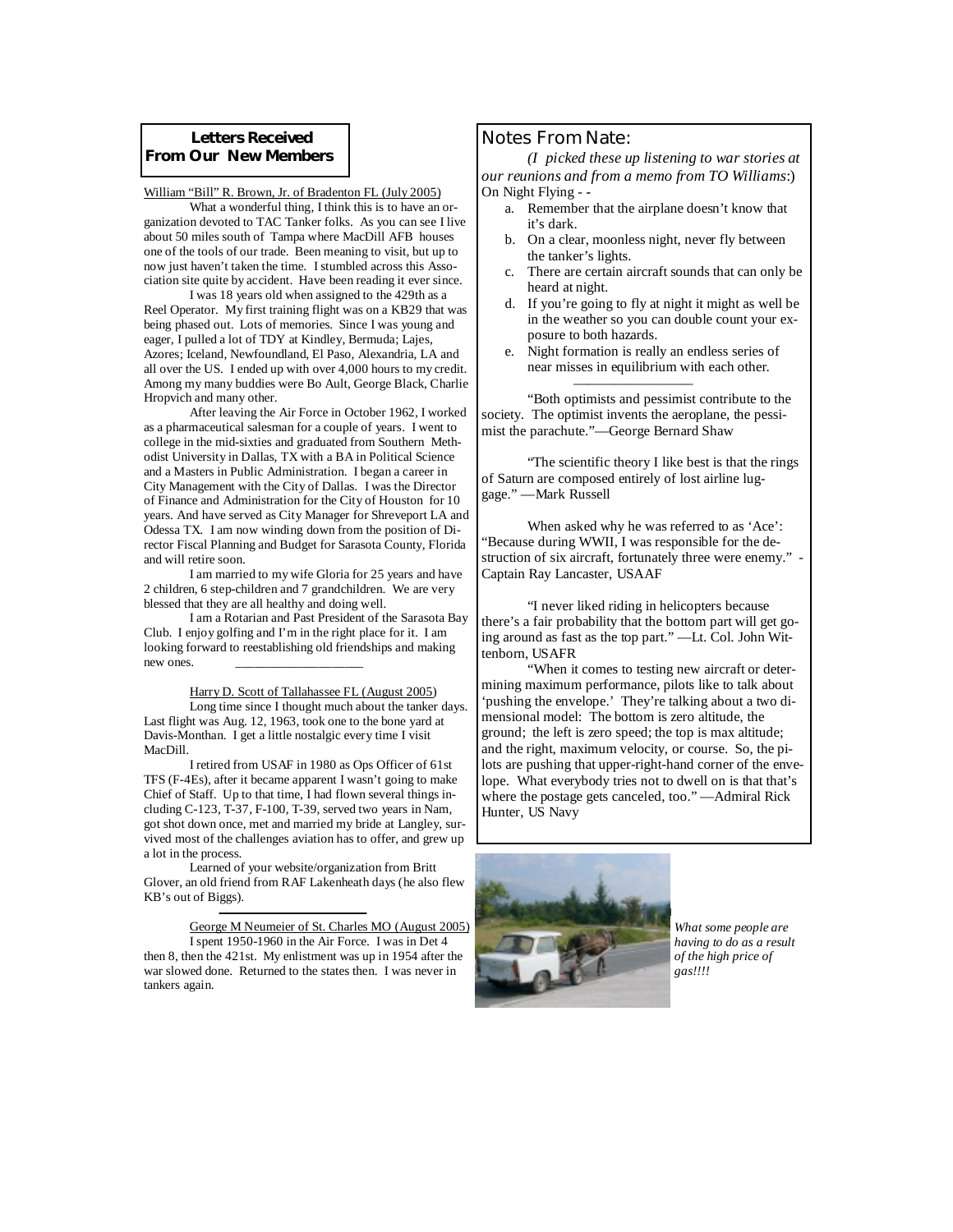Historian's Corner **by John Bessette** 

#### **Hurricane Donna at Langley AFB, Sept 1960**

 This is pertinent during this latest hurricane season. While going through the old base newspapers from Langley AFB, in search of material on us tanker folks, I came across an article describing the base's response to Hurricane Donna, which struck Langley from the south the evening of a date in September (the paper doesn't mention -probably Sunday the 18th).

 The article says that the base was well prepared in advance; among other things the KB-50 units had made

plans to evacuate and the aircraft were manned for that purpose. To quote:

 "KB-50 crews stayed with their 28 aircraft during the entire emergency. After it was determined that evacuation would not be required, the crews sat in their planes, periodically turning them into the wind to lessen the chance of damage."

 My memory is slightly different. I was a newly-arrived, not-checked-out, raw navigator. I do recall that we did have evacuation plans, but my recollection is that we were called out to evacuate too late to actually launch the aircraft. I remember being assigned to a crew even though I wasn't checked out yet, and us all racing to man the KB's as the winds and rain howled around us.

 It was too late. So we were left out on the apron to start engines once an hour and turn the aircraft into the wind. It was a long, shaky night! I remember dawn's gray light revealing shingles ripping off the flight line fire station' roof. Fortunately for all concerned, the winds never got over 71 mph (according to the newspaper article), and all the KB's and crews "weathered the storm" OK.

 What do you 427th, 429th, CAMS, and Wing folks recall about this? Were we really caught too late, or was evacuation "really not required," as the article says. I welcome any of your memories on this incident.

#### **Unit Histories**

 I have been copying the official unit histories for all our units as I have uncovered them, and I now have a good collection for our archives. The main sources have been the AF Historical Research Agency at Maxwell AFB, Alabama, and the microfilm copies of records held at the AF Historical Support Office at Bolling AFB, DC (near where I live). The collection isn't complete yet, but

we're getting there. Here's how we stand:

4505th Wing, the CAMS, & the 4 Stateside squadrons: Will soon be complete for entire period July 1958 - October 1963.

420th: Complete January 1956 - June 1962. Histories to March 1964 will soon be copied. Earlier material (beginning March 1954) will be harder to find, but doable.

421st: We have only one history, January - June 1964. All the others are out there; I just have to dig them up!

427th: Complete September 1956 - December 1957. Early 1958 will be copied next year at Maxwell.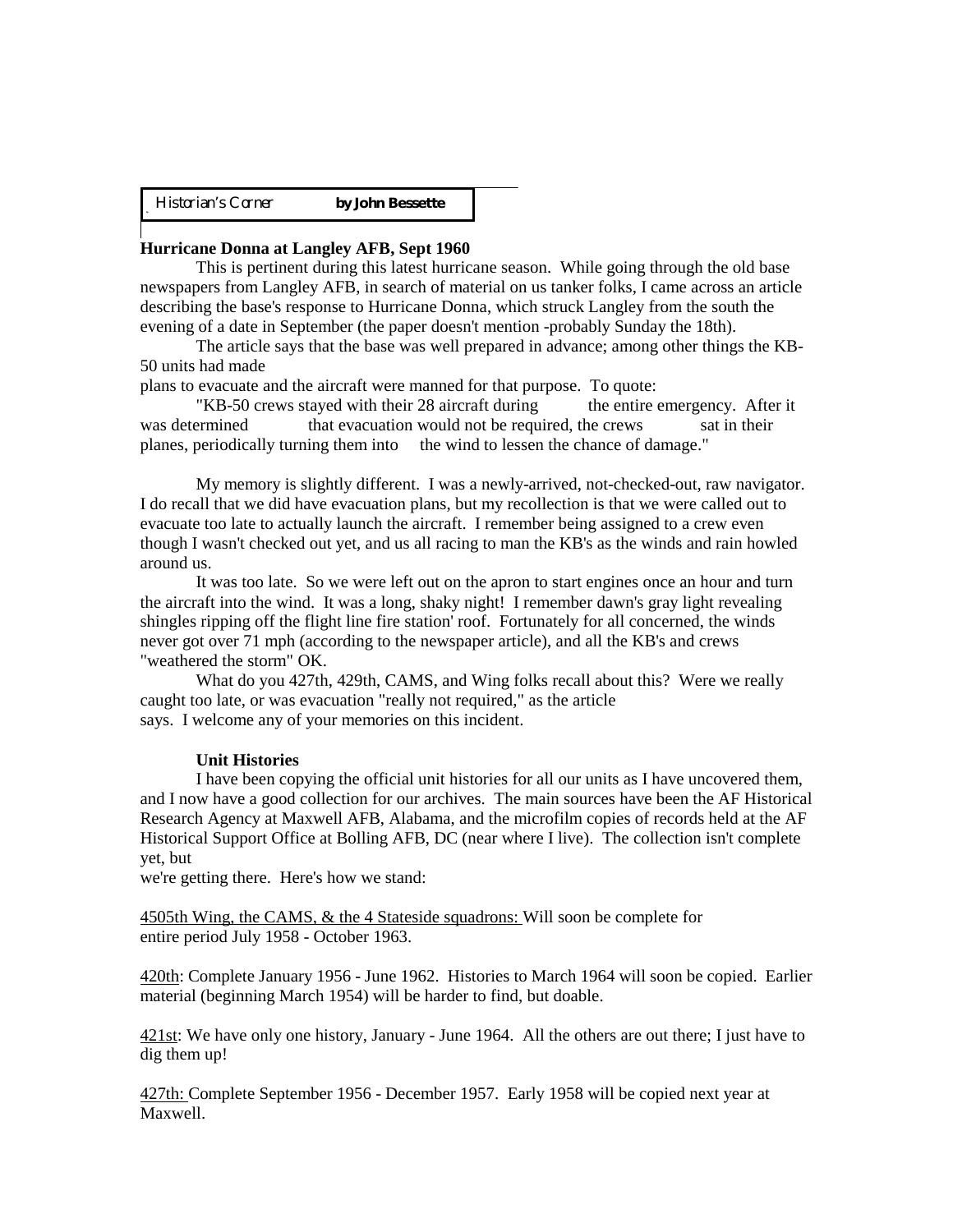429th: Complete July 1954 - June 1955, also January - June 1957. Other gaps will be filled next year at Maxwell.

431st: Complete January - June 1957. Gaps 1957-58 and 1963-65 will be filled next year.

622nd: Need to find and copy these July 1955 - June 1958, and October 1963 - April 1964.

 Bottom line: I can help anyone with info from the histories I already have, so if you have questions or need extracts of the histories I have, then just ask.

#### **420th and the AF Outstanding Unit Award**

 In the last Tanker Tales I mentioned that the official AF list of units awarded the AFOUA did not include the 420th. We know that the 47th Bomb Wing at Sculthorpe was awarded the AFOUA, and the 420th was attached, then assigned, to the 47th during this period. Several of you have sent me copies of your certificates and letters from the 47th CBPO, and I now have a copy of the Air Force special order granting the AFOUA to the 47th. I now have enough ammunition to send a package of data proving the 420th's eligibility to the Air Force, and I will be doing so this fall. I'll let you know the outcome. We all know the 420th got the award; this effort is to make sure tomorrow's Air Force knows!

\*\*\*\*\*\*\*\*\*\*\*\*\*\*\*\*\*\*\*\*\*\*\*\*\*\*\*\*\*\*\*\*\*\*\*

That's it!

I am sending a copy of this to Walt Larimer, ex-420th, because I promised him a cut at anything about the 420th  $\&$  the AFOUA which might appear in the Tanker Tales. Walt, if you have any comments/objections, please pass them on ASAP to Nate & Natalie, info me.

Regards,

John Bessette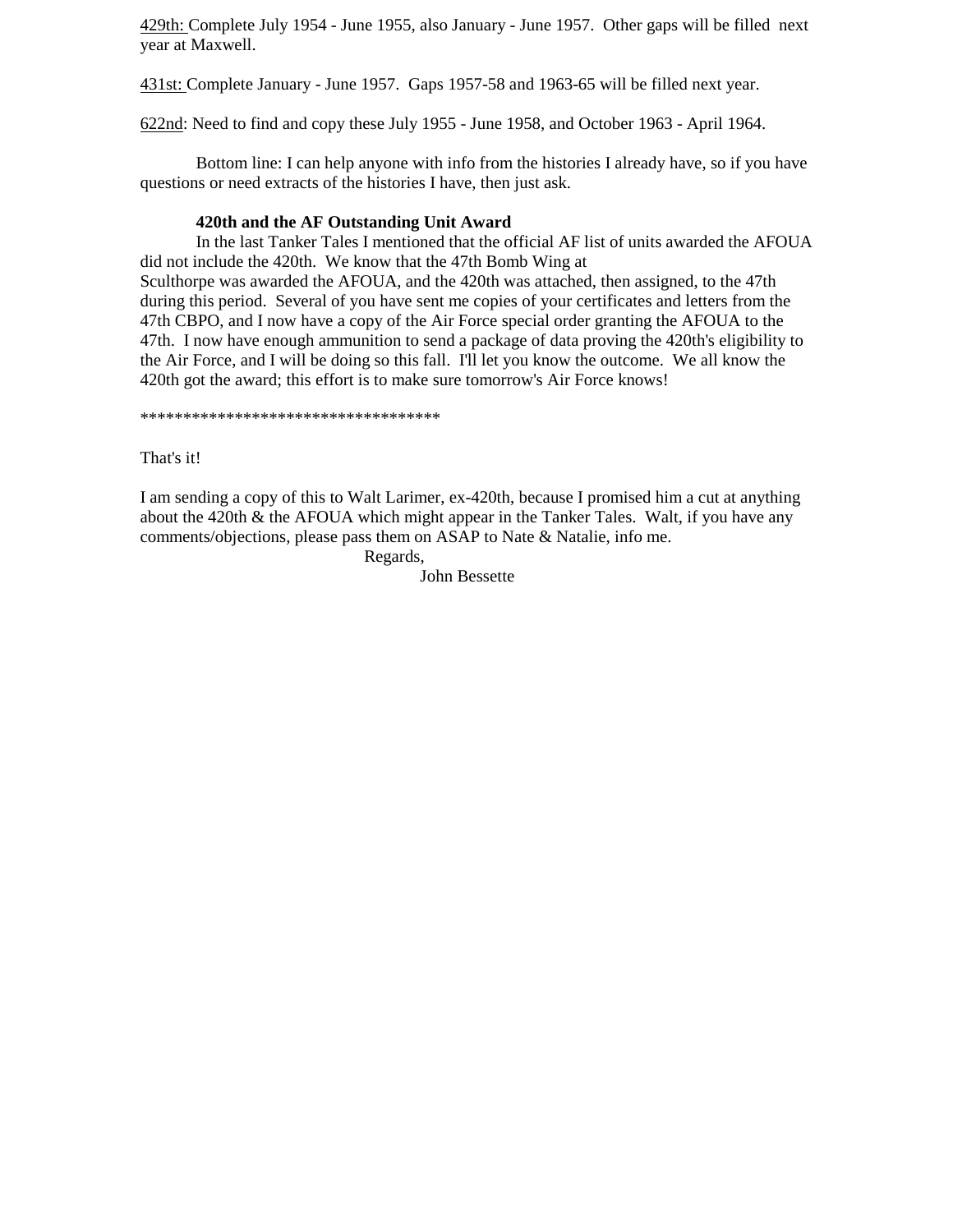#### **Bermuda Cruise Update**

Well the plans for the Bermuda Cruise on the Horizon of the Celebrity Cruise Line are complete at this point and the cruise is set for October 15-22, 2005 and currently we have 7 staterooms booked. Jim "Pappy" and Bobbe Boyington, Harvey and Mary Jenkins, their friends: Ralph and Reitha Smith, Roy and Dean Marler, Ted and Helen Raschke, Bill and Annella Szanyi, Bud and June Wedel are all set to board ship.

 I want to thank Ginger Shiver of the Warwick Travel staff for all her efforts in getting the arrangements made for our organization. If you ever want to take any type of a trip, cruise, etc, please check out their web site for all their "adventures," www.warwicktravel.com. They are located in Newport News VA and have been in the business for 30 years.



Gearing Up For WPAFB: **An Adventure in Aviation** By Natalie Hill

To give you an idea of what is being planned so far:

#### Wed. 5/17/06-

11-4 pm-Registration at the Hope Hotel.

#### Thurs. 5/18/06-

10 am-Dedication of our Memorial at the National Museum of the AF, our Historian's presentation, and tours of the museum. Evening Free.

#### Fri. 5/19/06-

9 am-Golf Prairie Trace Course on Base; 9-2-Bus Tour to Clifton Mills, Young's Dairy and Village of Yellow Springs; 4-8-Association Picnic at Bass Lake Reservation

Lodge on base;.

#### Sat. 5/20/06-

9-1-Tour of Huffman Prairie, Wright Brothers Memorial and Carillon Historical Park/Aviation Center; 3-5-Business Meeting at the Hotel ; 6-9-Banquet at the WPAFB Club.

 Sun. 5/21/06- 8-11– Farewell Breakfast Buffet at hotel.

#### **BOOK REVIEW By Jim "Pappy" Boyington**

 FOREVER FLYING, is an autobiography by R.A. "Bob" Hoover with Mark Shaw. This book is published by Pocket Books, a division of Simon and Schuster. **This is Part II of the review given in the last issue**.

 Two months after Bob had performed his usual Shrike Commander aerobatic routine at the 1992 Aerospace America Air Show in Oklahoma City, two FAA inspectors filed a report. They stated that based on their observations at that show, Bob's flying skills had deteriorated. This was the opening round in a battle that lasted three years and went all the way to the Supreme Court. The court refused to review the case, permitting the judge's decision that denied Bob's appeal for reinstatement to stand.

 In the meantime, Bob had committed to appear at the show in Tasmania. After a first class medical examination and written and flight tests, Bob was awarded a commercial pilots license by the government of Australia, recognized everywhere in the world, except the United States. After much foot dragging, the NTSB and FAA finally came around in 1995 and issued Bob a Medical Certificate. This was probably the result of continuous pressure applied by friends of Bob and the resulting bad publicity.

 The FAA men, small cogs in the big machine most likely started the whole mess in an attempt to make a name for them. Once the ball was rolling, no bureaucrat was willing to apply some common sense and throw the report out. Bob, true to form, fighter that he is stuck it out. His first chance to fly solo in the United States came at the Skyfest Daytona '95 Air Show in Florida in November 1995.

 I guarantee your eyes will not glaze over while reading this book. There is plenty of detail, the kind true affectionados appreciate, but written in language anyone can appreciate. It offers great insight into the nature of an experimental test pilot's daily routine. The risks and the rewards and friendships he has enjoyed. From his humble beginnings, earning money to pay for flight lessons he could only afford in fifteen minute increments, to aviation cadet, graduating as flying sergeant, promoted to flight officer and finally to full commission status. He time and again demonstrated courage beyond belief. Bob Hoover always gave it his best. He recovered from his mistakes, learned and went on to greater challenges. This is a book you should encourage your children and grandchildren to read.

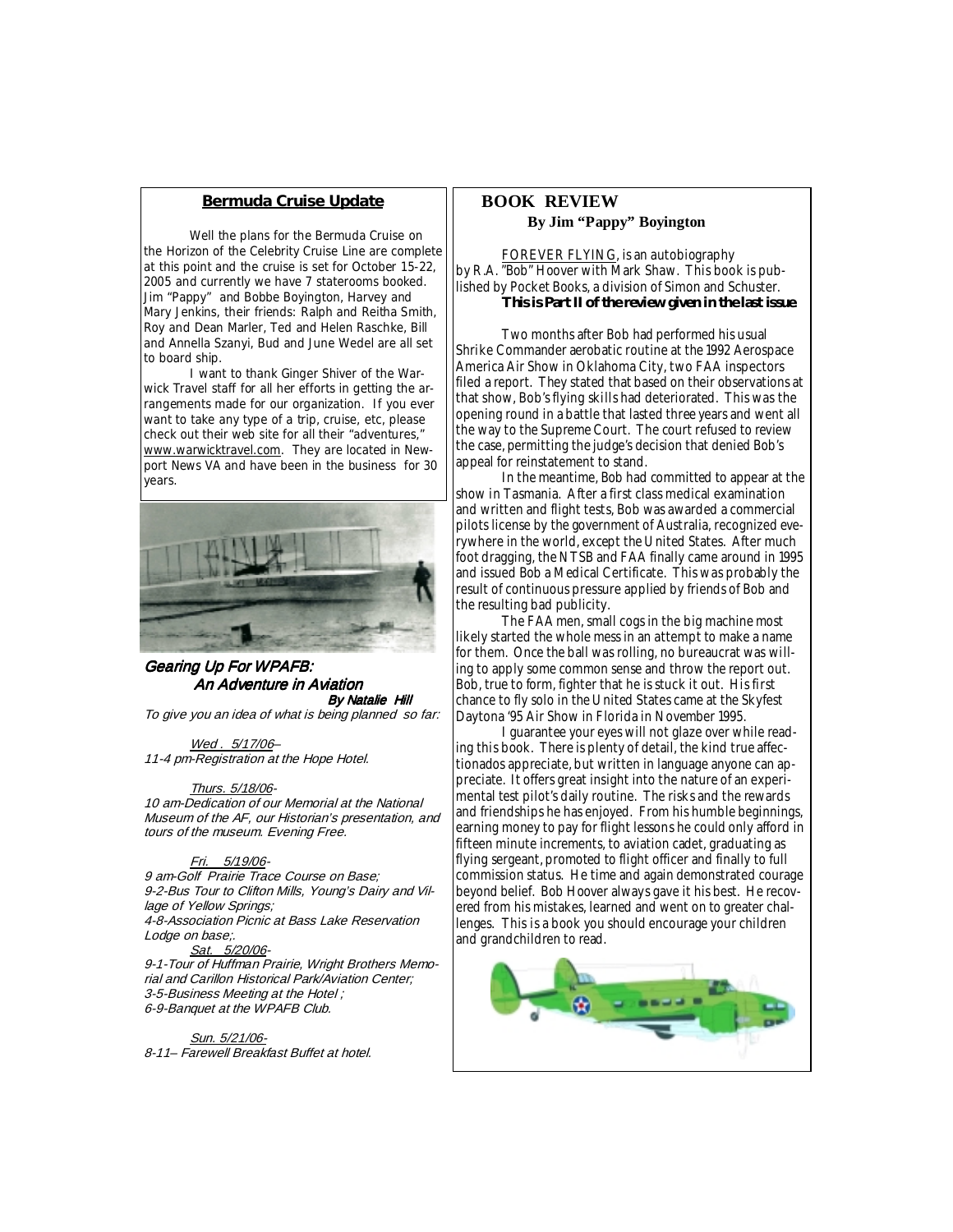### *Trailer Addition Serves As a Conversation Piece Trailer Addition Serves As a Conversation Piece railer Addition Serves As a Conversation Piece railer Serves As a Piece For Couple For Couple Couple Couple (This article written by Kelli Myers of the DOVER POST is a*

*story about Gloria and Charles Hropvich (429) of Felton DE)*

As Dover's commercial strip, Route 13 has its share of unusual sights. Seeing the front of a plane attached to a trailer, however, is a little strange even for the curious driver. This contraption, which has been turning heads for many years, rests next to the 1970s home of Charlie and Gloria Hropvich about a mile south of the Woodside light.

 The conversation piece, as the couple calls their trailer addition, is actually a C-5 simulator that Charlie and fellow members of the 20th Military Airlift Squadron trained in during the 1970s until the late '80s when he was a flight engineer at Dover Air Force Base.

 Years ago, he learned the base had upgraded to a C-5 model B simulator—his was a model A– and that they would be auctioning it off at the salvage yard on base. Charlie still remembers the day like it was yesterday. It was Dec. 12, 1989, when he sent Gloria out to the auction—he was busy with work—with a spending limit of a couple thousand dollars.

 "I got it for \$215," Gloria said proudly. "I had my card up, and nobody wanted to bid higher." "They told me, 'You realize you will have to haul this yourself," she remembered. "I said that was just fine."

 "I wanted that thing so bad," Charlie said. "I couldn't believe it when she came back and told me how much she paid for it." He ended up shelling out though, he said, as the cost to haul the 10,000-pound simulator totaled about \$1,000, which he did with the help of friends and a large rollback.

Mike Leister, director of the Air Mobility Command Museum, said the couple was lucky to snag such a great deal on the simulator. The craft was offered to the museum, which had opened recently, Leister said. He was intrigued by the idea and had visions of setting it up as part of an exhibit. The museum was to receive the simulator after contractors removed some of the parts, he was told.

 "The entire thing was gutted right down to the fiberglass shell," Leister said. "There wasn't much left inside except brackets and wiring….it wasn't really valuable for what we wanted to use it for." Although the simulator would have been a unique display at the museum, he said, he was glad it would be put to use. "I think they got a wonderful deal...it really is a conversation piece," Leister said.

"My little command post" The simulator sat in the Hropvich's backyard for about five years, Gloria said, and was eventually moved and attached onto the 10 by 46-ft trailer that sits next to their home. "It was snowin' that day—we had some friends over, ate donuts and watched them move it," she remembered. The whole process took about four hours. All that was required for the project was a storage shed permit. Charlie said, pulling out the aged sheet of paper. " I told them it was going to be my little command post, or CP," he said, joking. "CP for conversation piece."

 It's been 10 years since the simulator found its current home, and except for a coat of paint, nothing has been done to enhance its appearance.

Inside, traces of the addition's former use still linger.

The control panel remains intact, two monitors rest in clumps of tangled electrical wire, and frames from the seats, although rusted, are still visible. An aged smell fills the space, and a bird has made its nest there.

 For Charlie, who dedicated 24 years to the Air Force, being inside the simulator brought back many memories. "I used to sit right there," he said, pointing to a pile of wires. "I remember one guy telling me I made flying look so easy."

 However, Charlie said the use of the simulator will soon change. "It's a project that's been on the back-burner…. I'm into a lot of things," he said. "But I'm gonna make it into a party room...a clubhouse. There's a bathroom in the trailer, so it will be perfect. "I'll put a poker table in here, and of course a fridge for the beer."

 Although his idea may seem a little off the wall, Leister said similar things have been done before. "Some people do buy aircraft and turn them into party home or additions to country homes," he said. "It's been done more than once." Hoping to have the party room" cleaned up and completed by next summer, Charlie said he plans to invite the 20th MAS alumni over to spray paint the outside and celebrate the finished project.

'Screechin brakes' Despite being somewhat visible to passersby on the highway for many years, Gloria said her husband's CP still alarms people. "We definitely hear a lot of screechin' brakes," she said, noting the noise isn't as frequent as it was a decade ago. Visits from DAFB personnel, also haven't occurred recently.

 "We heard there was a C-5 plane flying above not too long ago and it noticed the plane just sittin' in someone's yard," Gloria said. "They didn't know if someone had crashed or what was goin' on, so they sent someone out from the base to check it out." The Hropvichs weren't home at the time, but thought the incident was funny. Noting her husband "wheels and deals" a lot, Gloria said he often has visitors that come by to see what he has to sell. The conversation often turns to their "plane stickin' out of a trailer," she said. "People have never seen anything like it—they can't believe it," Gloria said. "A lot of people probably wish they could have something similar."



Photo taken July 21, 2005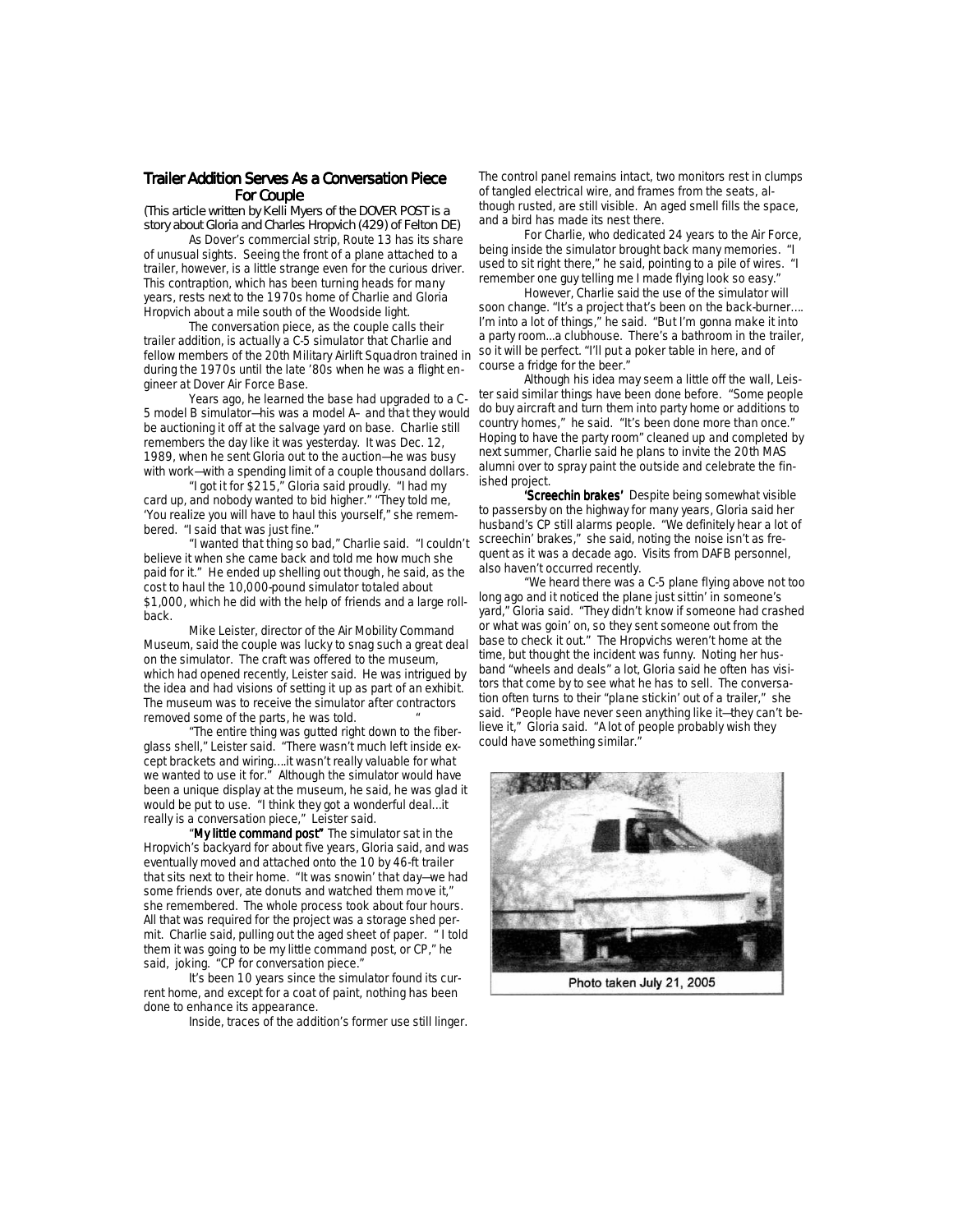

On 4 July 05, Ralph Holt (622, 429, 420) lost his wife Marbary (Mabs). His email address is ralphmabs@yahoo.com or write him at 18825 94th Ave W, Edmonds, WA 98020.

#### **Colonel Sherod "Rod" Santos**

*This is a reprint from the Monterey Herald (CA)* Sherod "Rod" A. Santos, age 86, died at his Carmel home on July 25 (2005). A native of Ukiah, CA, he was born May 11, 1919 and has lived in Carmel since 1965. Mr. Santos served in World War II and Korea as a member of the US Air Force, retiring as a Colonel after 22 years.

 A realtor, he was the owner of Carmel Associates for 40 years. Mr. Santos was a member of Monterey Peninsula Country Club and the Monterey County Board of Realtors. He was a fan of motor racing and sports. He also enjoyed fine food and wine.

 He is survived by his children, Ralph Santos of Dallas TX. Rod Santos of Columbia MO and Cheri Lynn Brandon of Nashville TN; his grandchildren, Carter Colin, Caroline, Benjamin and Zachary and his great-children, Cole, Harper and Sloane.

 Graveside services were held at El Carmelo Cemetery in Pacific Grove on Friday, Jul 29.

 $\frac{1}{2}$  ,  $\frac{1}{2}$  ,  $\frac{1}{2}$  ,  $\frac{1}{2}$  ,  $\frac{1}{2}$  ,  $\frac{1}{2}$  ,  $\frac{1}{2}$  ,  $\frac{1}{2}$  ,  $\frac{1}{2}$  ,  $\frac{1}{2}$  ,  $\frac{1}{2}$  ,  $\frac{1}{2}$  ,  $\frac{1}{2}$  ,  $\frac{1}{2}$  ,  $\frac{1}{2}$  ,  $\frac{1}{2}$  ,  $\frac{1}{2}$  ,  $\frac{1}{2}$  ,  $\frac{1$ 

**Comments From the Monterey Herald Guest Book** A good man who could be a friend as well as an outstanding leader. *Loy & Ann Self (Seguin, TX)* 

 *\_\_\_\_\_\_\_\_\_\_\_\_\_*  Col Santos was a real friend of the 622nd AREFS and we know he is the hands of God and flying great air machines. *Joe Boyer (Harker Heights, TX) \_\_\_\_\_\_\_\_\_\_\_\_\_\_\_* 

Col Santos (Rod) is a friend of many years. He was the senior member of the TAC Tankers Assn (KB-50 aircraft) and was our surviving squadron commander. Rod was greatly respected by us all: not just the folks who worked for him in the 427th Air Refueling Squadron and the 4505th Air Refueling Wing when he was the Deputy Commander. We last saw him Colorado Springs in 2004. He will be greatly missed by us all. *Nate Hill (Lancaster, OH)* 

 *\_\_\_\_\_\_\_\_\_\_\_\_\_\_\_\_\_\_\_* All of us at the TAC Tankers Association extend our sympathies to the family of Colonel Santos. Daniel Weber *(Rancho Cordova, CA)* 

Attending the funeral for Bob Rose and representing the TAC Tankers were Bob Sturdevant, Bill Rose (Bob's twin), and Bob Peterson.



*Chaplain's Corner By Rev. George Burrows It seems that each time I turn on the TV there is some terrible thing going on somewhere. I can not imagine this doesn't happen to you too. I say to God,* 

*"How has the world come to this?" I say to myself, "What will come to pass?" My* 

*children and grandchildren are so precious to Marilyn and me. We are such a close family and we all love God. I pray for each of you and ask God to be with you no matter what.* 

 *My Bible tells me not to worry and that is hard not to do. My friends: Have faith. God's reward is something we can all count on regardless if the world doesn't go as we think it should.* 

Bob Rose Passes Away July 2005<br>(The following information was given by Peggy Rose and Donna Pipkin)

 Major Robert Bruce Rose, USAF Retired, was born October 25, 1933 in Seattle WA where he lived with his parents and twin William. His father died when he was nine and the family moved to Everett, WA where he attended High school and Jr. College. He transferred to U. of Washington and left to join the USAF in 1954. Cadet training was at Ellington AFB TX then on to Moody and James Connelly where he was an instructor in navigation and radar observing.

 It was at this base where he met his wife of 46 years, Peggy Beesley. They were married November 6, 1959 in Hubbard TX and went to Yokota AFB Japan. From there they moved to Glasgow AFB, MT flying the F101. Son Roger Dale was born December 1964 while in Montana.

 Bob volunteered for duty in Vietnam and took his F4 fighter training at MacDill AFB and spent a year at DaNang, Vietnam totaling 319 missions. He returned to join his family in Tampa where he became the Stan-Eval officer at MacDill. He returned to college at the U. of Tampa and obtained a BS in Business Administration. It was at MacDill that he retired from the USAF.

 In 1976, Bob and family moved to DeSoto TX, where he started his second career as an instructor at the American Airlines Flight Academy. In 1982, Bob took a leave of absence and sent to Jeddah, Saudi Arabia where he spent the next two years as an instructor on the 747 aircraft for Saudi Airlines.

 He returned to American Airline as a supervisor of ground school. In the mid 80's, AA bought 25 A300 Airbuses from Toulouse, France, where Bob set up the American Airline pilots to be checked out in the aircraft.. After two years in Toulouse, the operation was moved to Miami where Bob handled the training.

 Because of the events of 9/11, Bob retired with 25 years with American Airlines. Just as Bob and Peggy were making plans for retiring in Hubbard TX, Bob was diagnosed with cancer and thus began his 3 year battle that ended with his final flight on July 2005. Memorial services were held on July 31, in Hubbard.